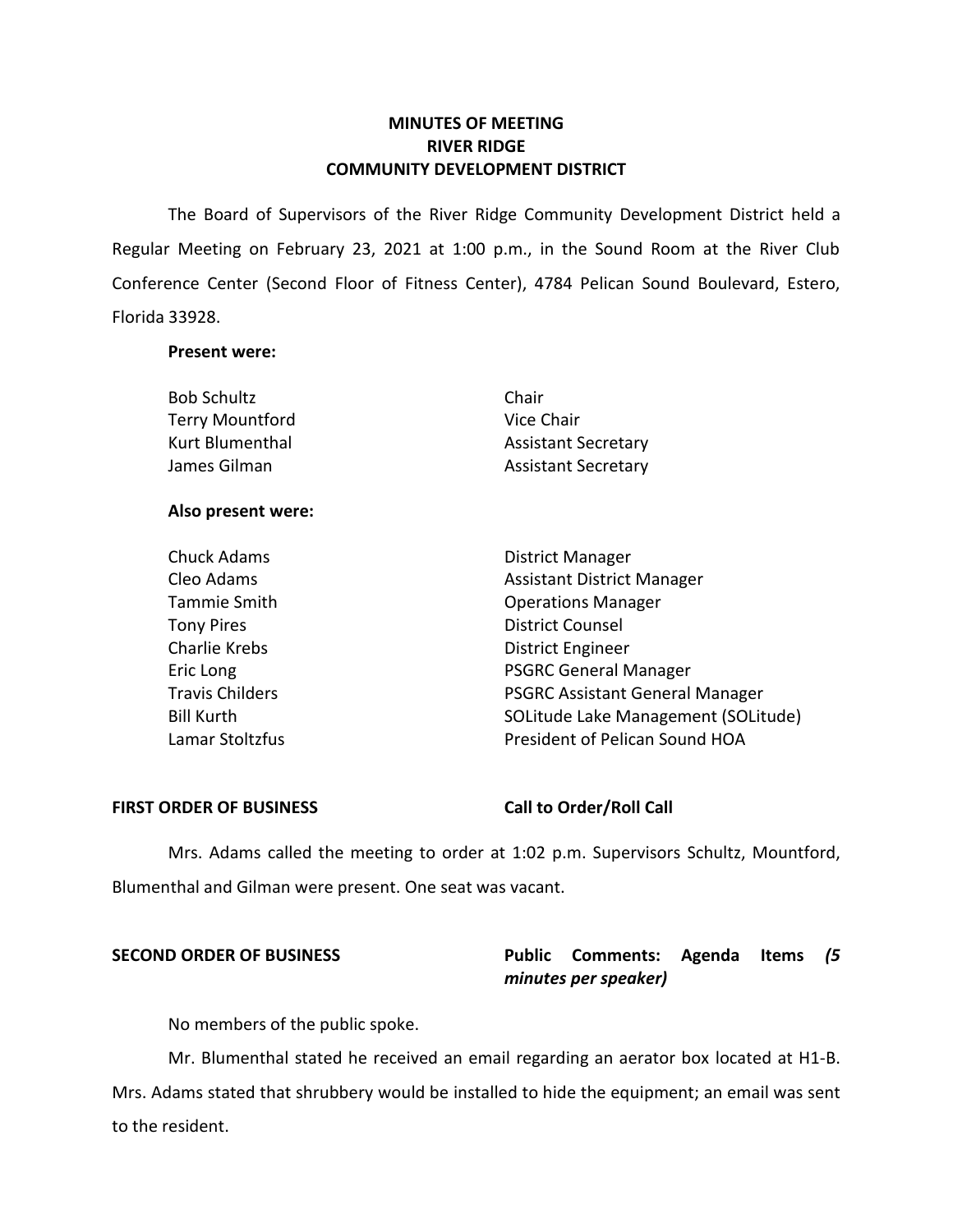### ▪ **Updates: SOLitude Lake Management**

### **This item, previously the Sixth Order of Business, was presented out of order.**

Mr. Kurth reported the following:

 $\triangleright$  A meeting was held with residents of Edgewater 1 to discuss Lake E4-A's ongoing issues. significantly reversed when the pump was repaired. The bacteria grower pump failed, resulting in excessive algae growth; algae growth was

 $\triangleright$  Lakes H1-A and H1-B have greatly improved.

 $\triangleright$  Lake H1-C would be treated with enzymes to treat algae.

 $\triangleright$  The Island Sound Lake responded well to the nanobubbler machine; the water was clearer but submersed weeds still required treatment.

 A Board Member asked if additional maintenance was being considered to address noise from the Lake H1-B aerators. Mr. Kurth stated that aerator maintenance was performed and maintenance of the nanobubbler machine was scheduled. If shrubbery is installed it would likely lessen the noise. Mr. Long would address the issue.

 Mr. Schultz stated a meeting was held with the Village of Estero. Mr. Kurth stated he felt that the meeting was good; however, in his opinion, concerns raised by the Village of Estero were unfounded. He was confident in his statements that, although the District reuses water for irrigation, he does not believe the District has the same water quality issues as other communities. The majority of the lakes do not have significant algae problems and he does not believe there is a significant nutrient problem.

 Mr. Schultz stated that the Village of Estero was interested in improving overall water quality, in particular, in the Estero River; however, water feeds in from areas outside the Village, which makes it difficult to address. Discussion ensued regarding the Village of Estero's water study with Bonita Bay and a proposal submitted to the Village of Estero by Dr. Thomas, at Florida Gulf Coast University (FGCU). Mr. Schultz noted that Lee County has a separate unrelated ongoing water quality initiative.

**Consideration Candidates to Fill Unexpired Term of Seat**   **5;** *(Term Expires November, 2024)*  **THIRD ORDER OF BUSINESS Consideration of Qualified Elector** 

2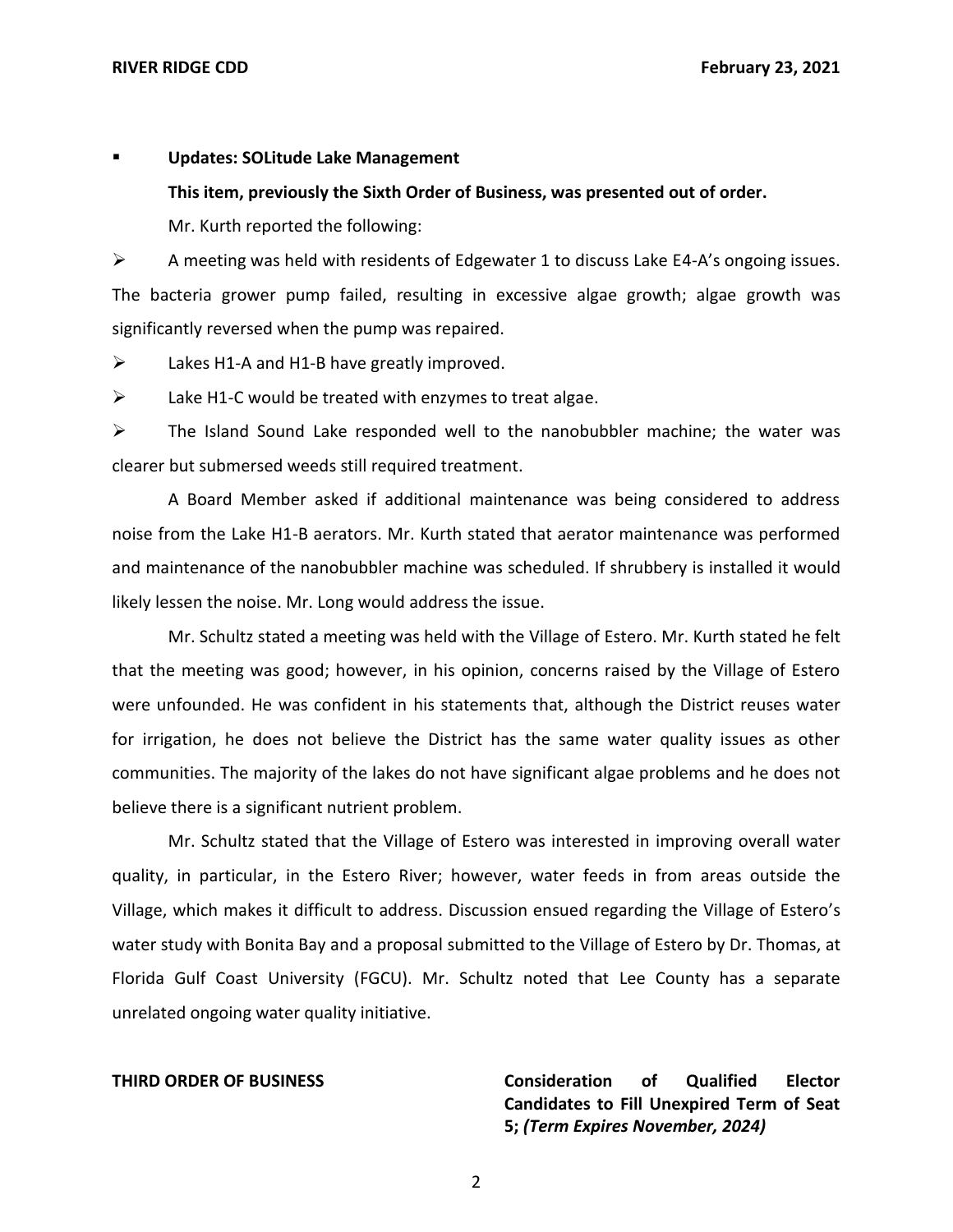- **A. Anina Bachrach**
- **B. Clifford E. Bickerton**
- **C. Robert W. DeWolfe**
- **D. Lisa Drescher**
- **E. Kevin R. Ofenloch**
- **F. Dawn Poinsett**
- **G. Robert Twombly**

 Mr. Schultz stated he was happy to see so many interested in serving in the District. The Supervisors discussed their priorities, and preferred candidates and the reasons for their preferences. Mr. Schultz nominated Robert Twombly. No other nominations were made.

 **On MOTION by Mr. Schultz and seconded by Mr. Mountford, with all in favor, the appointment of Mr. Robert Twombly to Seat 5, term expires November 2024, was approved.** 

Mrs. Adams would email a letter to those candidates that were not selected.

**FOURTH ORDER OF BUSINESS** Administration of Oath of Office to Newly  **Appointed Supervisor** *(the following will be provided in a separate package)* 

- **A. Guide to Sunshine Amendment and Code of Ethics for Public Officers and Employees**
- **B. Membership, Obligations and Responsibilities**
- **C. Financial Disclosure Forms** 
	- **I. Form 1: Statement of Financial Interests**
	- **II. Form 1X: Amendment to Form 1, Statement of Financial Interests**
	- **III. Form 1F: Final Statement of Financial Interests**

### **D. Form 8B – Memorandum of Voting Conflict**

The Oath of Office would be administered at the next meeting.

| <b>FIFTH ORDER OF BUSINESS</b> |  |
|--------------------------------|--|
|--------------------------------|--|

# **FIFTH ORDER OF BUSINESS Consideration of Resolution 2021-05, Designating a Chair, a Vice Chair, a**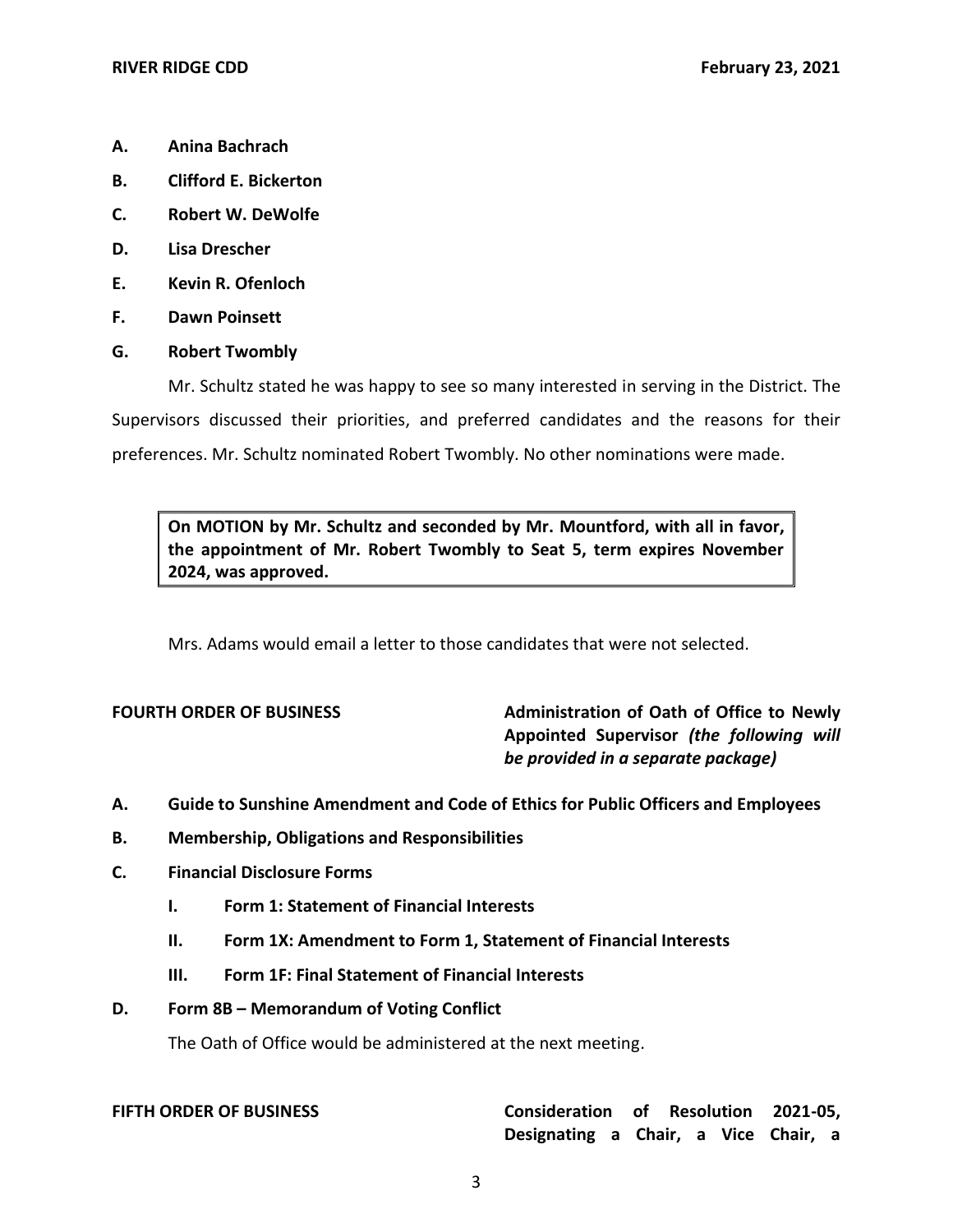**Secretary, Assistant Secretaries, a Treasurer and an Assistant Treasurer of the River Ridge Community Development District, and Providing for an Effective Date** 

This item was deferred to the next meeting.

### **SIXTH ORDER OF BUSINESS Updates: SOLitude Lake Management**

This item was presented following the Second Order of Business.

### **SEVENTH ORDER OF BUSINESS Discussion: #9 River Crosswalk**

### **A. Who Has the Right-of-Way at the Crosswalk?**

### **B. Signage for Golf Cart Crossing After River #9**

 Mr. Krebs presented suggestions and a change order for existing signage. He discussed visibility, existing signage, shrubbery, traffic flow and the need to inform golf cart drivers that vehicular traffic does not stop. Discussion ensued regarding the need to reduce the District's liability, costs and adding and relocating signs.

 Mr. Pires discussed the need for The Club to inform its members to yield the right-of- way to vehicular traffic and make a full stop at all golf cart stop signs. Mr. Krebs would obtain a cost estimate from Lykins-Signtek for signage and to place a "stop bar ahead" sign to the existing golf warning sign.

### **EIGHTH ORDER OF BUSINESS Continued Discussion: CIP and Financing**

### • **Consideration of Assessment Validation Report**

 Mr. Adams presented Table A "Opinion of Probable Costs for the 2021 Capital Improvement Plan". Discussion ensued regarding the validation process, assessments, financing assessment of \$500 or \$750 based on the urgency of projects and the comfort level of the community. Mr. Adams would provide assessment options for discussion at the next meeting. options and setting a maximum assessment level. Mr. Adams recommended a not-to-exceed

4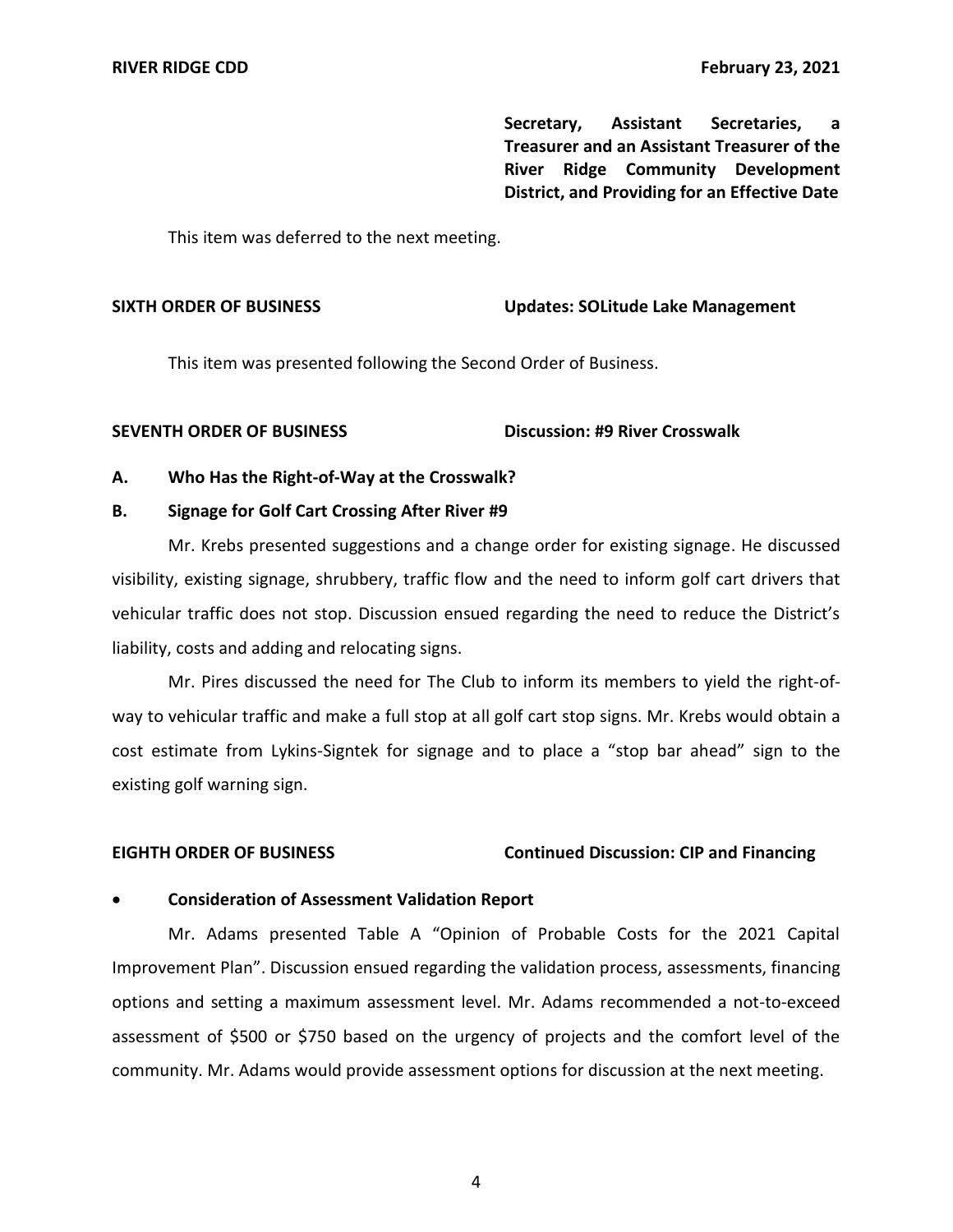### **NINTH ORDER OF BUSINESS Discussion: Long-Term Planning**

# • **Association Funding and Acquisition Agreement**

 regarding the language related to voiding of the warranty, noted on Page 13. Discussion ensued regarding whether the proposal amounts were within applicable limits. Mr. Pires discussed his revisions to the Agreement. Mr. Adams would obtain clarification

### Acceptance of  **Statements as of January 31, 2021 TENTH ORDER OF BUSINESS THE SECTAN Acceptance of Unaudited Financial**

 an analysis of the Pelican Sound Program, which was distributed to the Board and would be Mrs. Adams presented the Unaudited Financial Statements as of January 31, 2021 and updated monthly.

Mr. Blumenthal noted the following change required to the Check Register:

Check #5952 to Woodward, Pires and Lombardo, P.A.: Code to Legal expense.

The financials were accepted.

# **ELEVENTH ORDER OF BUSINESS Consideration of January 26, 2021 Regular Meeting Minutes**

Mrs. Adams presented the January 26, 2021 Regular Meeting Minutes.

The following changes were made:

Line 13: Move "Larry Fiesel" to "Also present"

Line 28: Change "Marshall Touse" to "Lamar Stoltzfus" and delete "Vice"

Line 45: Change "presented" to "recognized"

Line 49: Change "accepted" to "acknowledged"

Line 107: Change "District's" to "Club's"

Line 142: Change "Touse" to "Stoltzfus"

Line 149: Change "Mountford" to "Blumenthal"

Line 155: Change "Acquisition" to "Reimbursement"

Line 225: Change "Craft" to "Graft"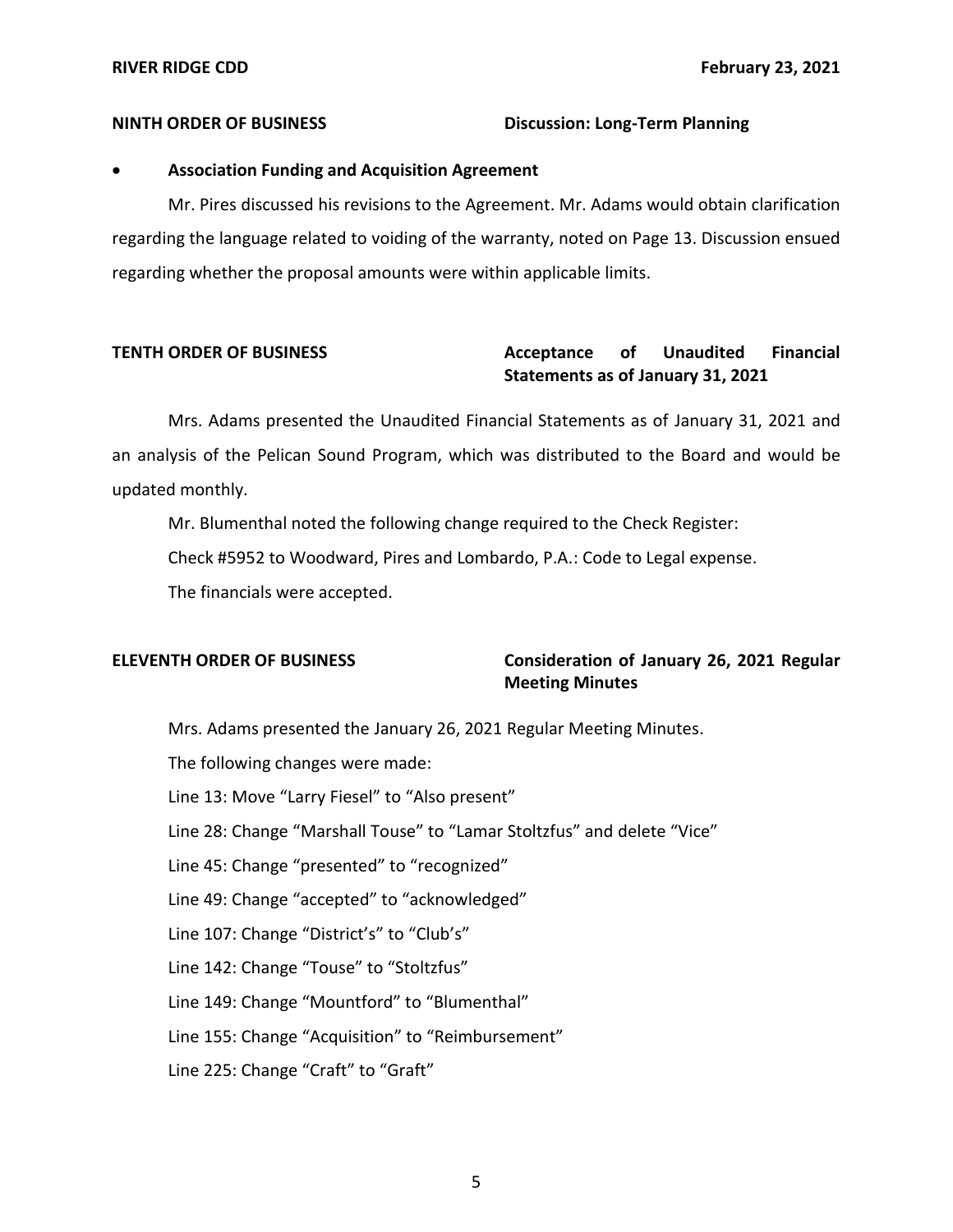**On MOTION by Mr. Blumenthal and seconded by Mr. Gilman, with all in favor, the January 26, 2021 Regular Meeting Minutes, as amended, were approved.** 

# • **Active Action and Agenda Items**

 Item 3: Work was postponed until the spring of 2021. Mr. Krebs would request updated quotes and paver bids.

Item 5: Scheduled for April 2021.

Item 6: Would be scheduled after the Season.

Item 7: Completed. Monitoring would continue.

Items 8, 9, 15 and 19: Completed.

Item 10: Would be completed by SOLitude after Easter.

Item 12: Mr. Krebs would participate, as required.

Item 13 and 14: Mr. Krebs would provide a proposal.

# **TWELFTH ORDER OF BUSINESS Staff Reports**

 **A. District Counsel:** *Woodward Pires & Lombardo, P.A.* 

There being nothing additional to report, the next item followed.

## **B. District Engineer:** *Hole Montes, Inc.*

There being nothing additional to report, the next item followed.

# **C. District Manager:** *Wrathell, Hunt and Associates, LLC*

## **I. Key Activity Dates**

 The Key Activity Dates list was provided for informational purposes. Mrs. Adams stated that the Key Activity Dates would be corrected to reflect that the next Annual Letter to the Residents would be mailed in 2022.

The February Field Operations Report was provided for informational purposes.

# **II. NEXT MEETING DATE: March 23, 2021 at 1:00 P.M.**

## o **QUORUM CHECK**

All Supervisors confirmed their attendance at the March 23, 2021 meeting.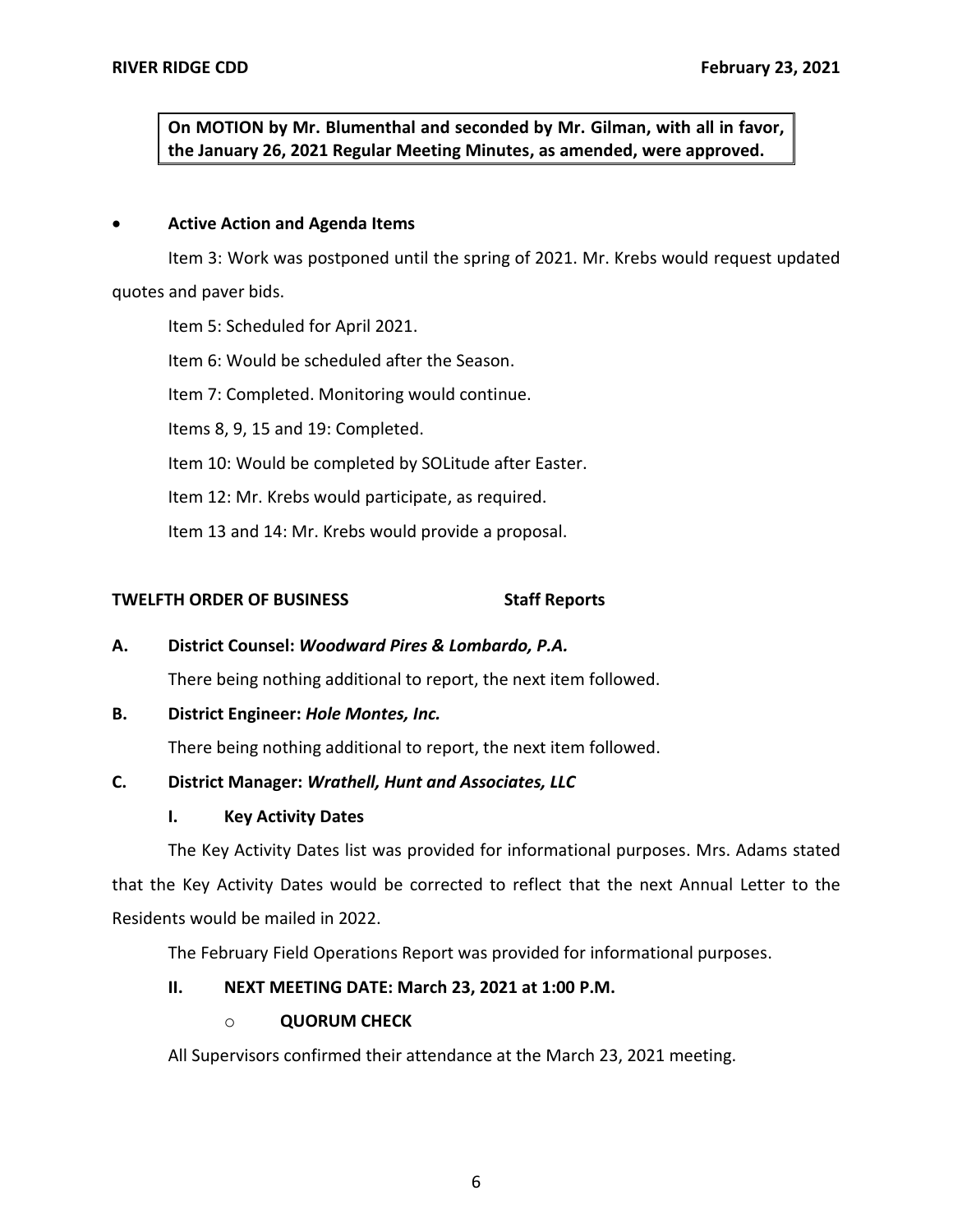### and  **Comments** *(5 minutes per speaker***) THIRTEENTH ORDER OF BUSINESS Supervisors' Requests and Public**

 Mr. Schultz suggested the District examine the Florida Power & Light (FPL) charges. Mr. Adams noted that the contract was with the PSGRC. Mr. Long and Mr. Adams would review the account.

 Mr. Schultz stated that a Pelican Sound member asked for attendance, via Zoom, to be offered for public participation. Discussion ensued regarding advertising requirements and technology accommodations. Mrs. Adams would make accommodations for future meetings to offer participation via Zoom.

# ▪ **Association Funding and Acquisition Agreement**

 **Discussion of this item, previously the Ninth Order of Business, resumed.** 

 Mr. Pires suggested approving the Funding Reimbursement Agreement and the Metro Pumping Systems, Inc. (MPSI) contract, subject to confirmation from the District Engineer that the cost of the project, as adjusted, would be under the \$300,000 threshold established in 255.20 Florida Statutes, using the Engineer News Record Business Cost Index. Mr. Krebs would provide the required documentation.

 **On MOTION by Mr. Blumenthal and seconded by Mr. Schultz, with all in favor, the Pelican Sound Golf and River Club Contract and the Metro Pumping Systems, Inc. Contract, subject to confirmation from the District Engineer that the cost of the project, as adjusted, is below the \$300,000 threshold established in 255.20 Florida Statutes, using the Engineer News Record Business Cost Index, was approved.** 

### **FOURTEENTH ORDER OF BUSINESS Adjournment**

There being nothing further to discuss, the meeting adjourned.

 **On MOTION by Mr. Blumenthal and seconded by Mr. Mountford, with all in favor, the meeting adjourned at 2:38 p.m.**